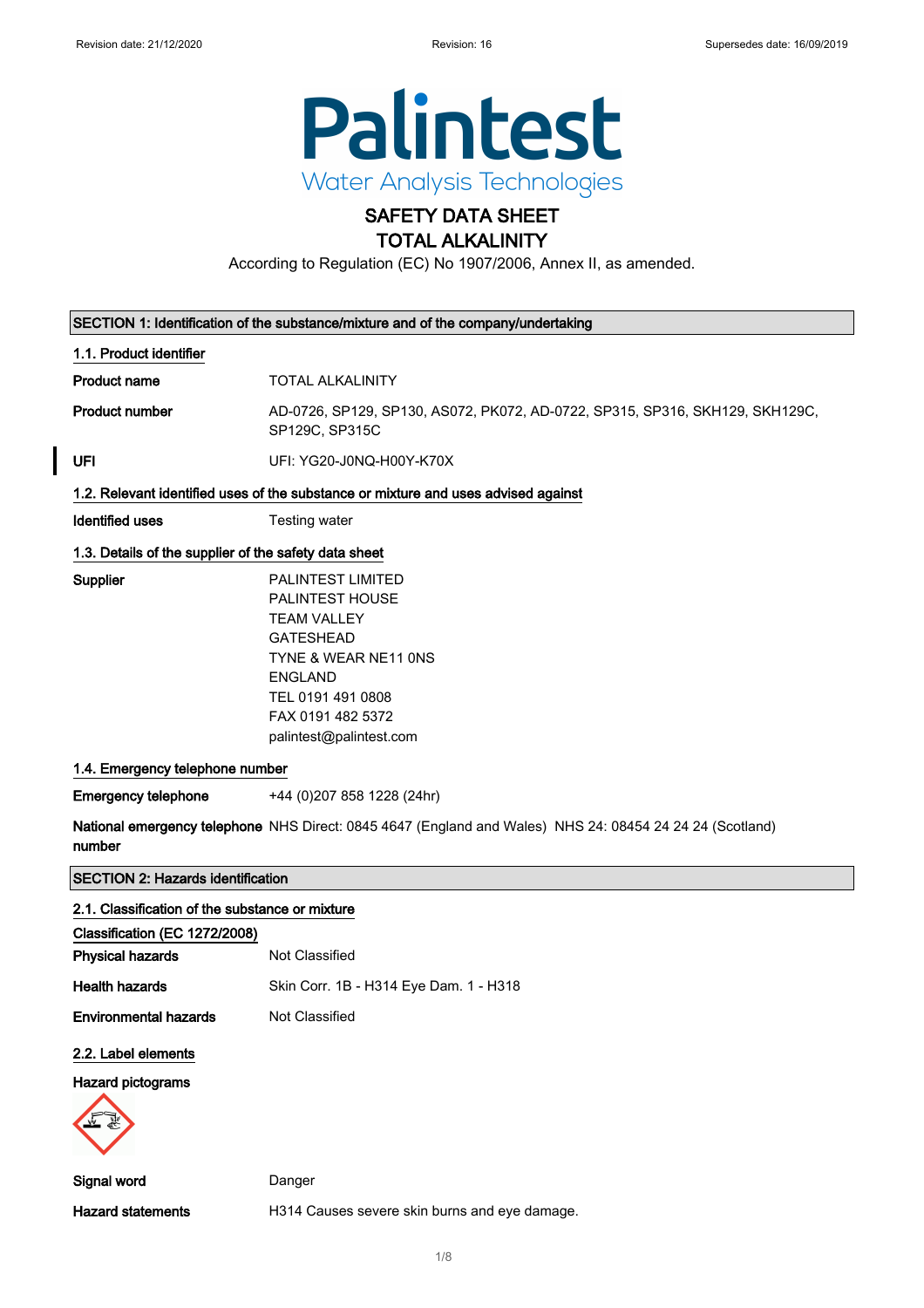| <b>Precautionary statements</b> | P264 Wash contaminated skin thoroughly after handling.<br>P280 Wear protective gloves/ protective clothing/ eye protection/ face protection.<br>P301+P330+P331 IF SWALLOWED: Rinse mouth. Do NOT induce vomiting.<br>P303+P361+P353 IF ON SKIN (or hair): Take off immediately all contaminated clothing.<br>Rinse skin with water or shower.<br>P305+P351+P338 IF IN EYES: Rinse cautiously with water for several minutes. Remove<br>contact lenses, if present and easy to do. Continue rinsing.<br>P501 Dispose of contents/ container in accordance with local regulations. |
|---------------------------------|----------------------------------------------------------------------------------------------------------------------------------------------------------------------------------------------------------------------------------------------------------------------------------------------------------------------------------------------------------------------------------------------------------------------------------------------------------------------------------------------------------------------------------------------------------------------------------|
| Contains                        | POTASSIUM HYDROGENSULPHATE                                                                                                                                                                                                                                                                                                                                                                                                                                                                                                                                                       |
| statements                      | <b>Supplementary precautionary</b> P260 Do not breathe vapour/spray.<br>P304+P340 IF INHALED: Remove person to fresh air and keep comfortable for breathing.<br>P310 Immediately call a POISON CENTER/ doctor.<br>P321 Specific treatment (see medical advice on this label).<br>P363 Wash contaminated clothing before reuse.<br>P405 Store locked up.                                                                                                                                                                                                                          |

### 2.3. Other hazards

This substance is not classified as PBT or vPvB according to current EU criteria.

### SECTION 3: Composition/information on ingredients

| 3.2. Mixtures                                                                   |                      |                                                      |
|---------------------------------------------------------------------------------|----------------------|------------------------------------------------------|
| MICROCRYSTALLINE CELLULOSE                                                      |                      | 60-80%                                               |
| CAS number: 9004-34-6                                                           | EC number: 232-674-9 | REACH registration number: N/A                       |
| Classification<br>Not Classified                                                |                      |                                                      |
| POTASSIUM HYDROGENSULFATE                                                       |                      | 5-10%                                                |
| CAS number: 7646-93-7                                                           | EC number: 231-594-1 | REACH registration number: N/A                       |
| Classification<br>Skin Corr. 1B - H314<br>Eye Dam. 1 - H318<br>STOT SE 3 - H335 |                      |                                                      |
| <b>TALC</b>                                                                     |                      | < 5.5%                                               |
| CAS number: 14807-96-6                                                          | EC number: 238-877-9 | REACH registration number: N/A                       |
| Classification<br>Not Classified                                                |                      |                                                      |
| <b>SODIUM METABISULFITE</b>                                                     |                      | 1%                                                   |
| CAS number: 7681-57-4                                                           | EC number: 231-673-0 | REACH registration number: 01-<br>2119531326-45-XXXX |
| Classification<br>Acute Tox. 4 - H302<br>Eye Dam. 1 - H318                      |                      |                                                      |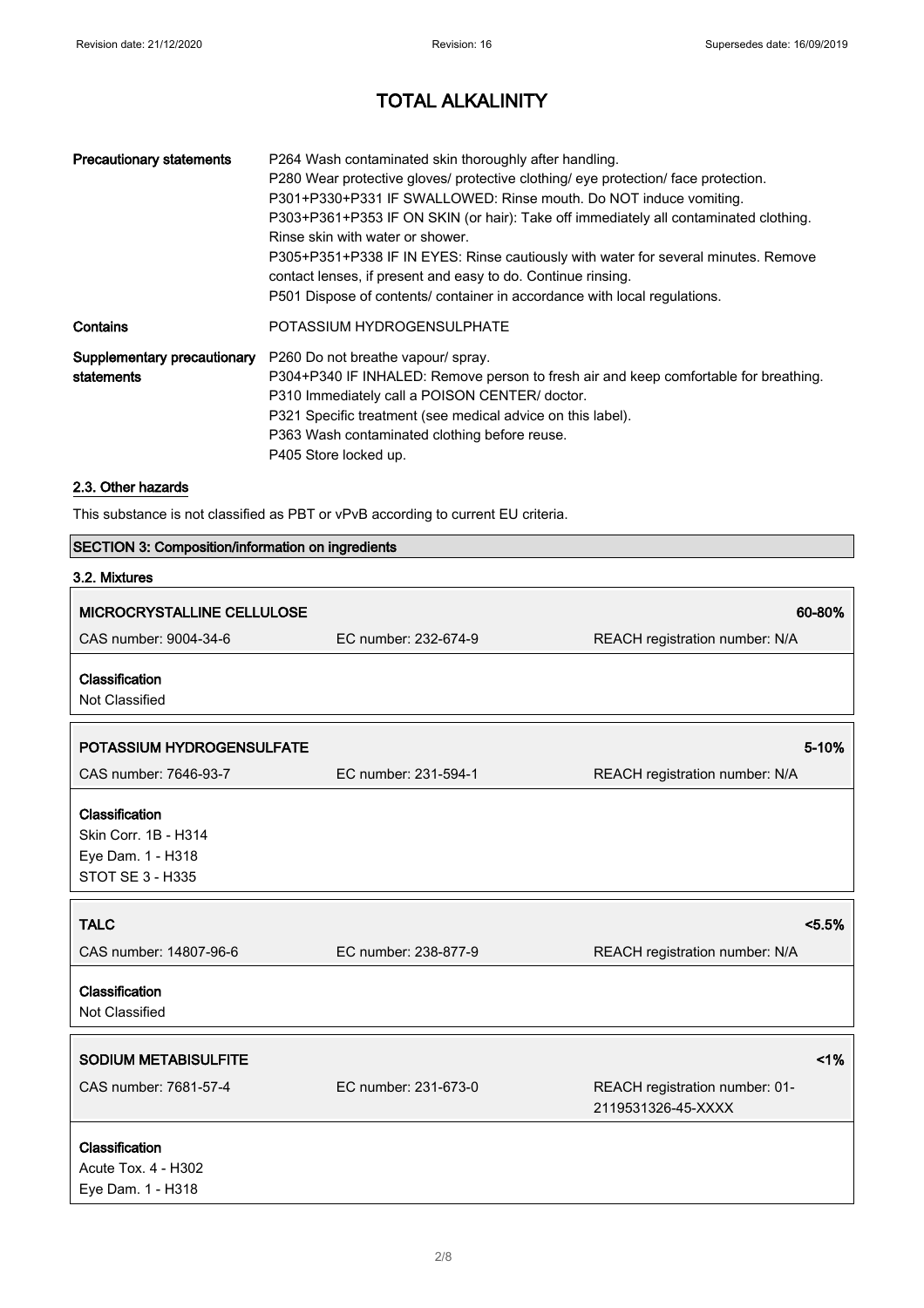The Full Text for all R-Phrases and Hazard Statements are Displayed in Section 16.

| <b>SECTION 4: First aid measures</b>                       |                                                                                                                                                                                             |  |
|------------------------------------------------------------|---------------------------------------------------------------------------------------------------------------------------------------------------------------------------------------------|--|
| 4.1. Description of first aid measures                     |                                                                                                                                                                                             |  |
| <b>General information</b>                                 | Treat symptomatically.                                                                                                                                                                      |  |
| Inhalation                                                 | Remove affected person from source of contamination. Move affected person to fresh air at<br>once. Get medical attention.                                                                   |  |
| Ingestion                                                  | Rinse mouth thoroughly with water. Get medical attention if any discomfort continues.                                                                                                       |  |
| <b>Skin contact</b>                                        | Remove affected person from source of contamination. Remove contaminated clothing. Wash<br>skin thoroughly with soap and water. Get medical attention if irritation persists after washing. |  |
| Eye contact                                                | Remove any contact lenses and open eyelids wide apart. Continue to rinse for at least 15<br>minutes. Get medical attention if irritation persists after washing.                            |  |
|                                                            | 4.2. Most important symptoms and effects, both acute and delayed                                                                                                                            |  |
| <b>General information</b>                                 | The severity of the symptoms described will vary dependent on the concentration and the<br>length of exposure.                                                                              |  |
| Inhalation                                                 | Irritation of nose, throat and airway.                                                                                                                                                      |  |
| Ingestion                                                  | May cause discomfort if swallowed.                                                                                                                                                          |  |
| <b>Skin contact</b>                                        | Skin irritation.                                                                                                                                                                            |  |
| Eye contact                                                | May cause severe eye irritation.                                                                                                                                                            |  |
|                                                            | 4.3. Indication of any immediate medical attention and special treatment needed                                                                                                             |  |
| Notes for the doctor                                       | Treat symptomatically.                                                                                                                                                                      |  |
| <b>SECTION 5: Firefighting measures</b>                    |                                                                                                                                                                                             |  |
| 5.1. Extinguishing media                                   |                                                                                                                                                                                             |  |
| Suitable extinguishing media                               | Use fire-extinguishing media suitable for the surrounding fire.                                                                                                                             |  |
| 5.2. Special hazards arising from the substance or mixture |                                                                                                                                                                                             |  |
| <b>Hazardous combustion</b><br>products                    | No known hazardous decomposition products.                                                                                                                                                  |  |
| 5.3. Advice for firefighters                               |                                                                                                                                                                                             |  |
| Protective actions during<br>firefighting                  | No specific firefighting precautions known.                                                                                                                                                 |  |
| <b>SECTION 6: Accidental release measures</b>              |                                                                                                                                                                                             |  |
|                                                            | 6.1. Personal precautions, protective equipment and emergency procedures                                                                                                                    |  |
| <b>Personal precautions</b>                                | Wear protective clothing as described in Section 8 of this safety data sheet.                                                                                                               |  |
| 6.2. Environmental precautions                             |                                                                                                                                                                                             |  |
| <b>Environmental precautions</b>                           | Not considered to be a significant hazard due to the small quantities used. However, large or<br>frequent spills may have hazardous effects on the environment.                             |  |

6.3. Methods and material for containment and cleaning up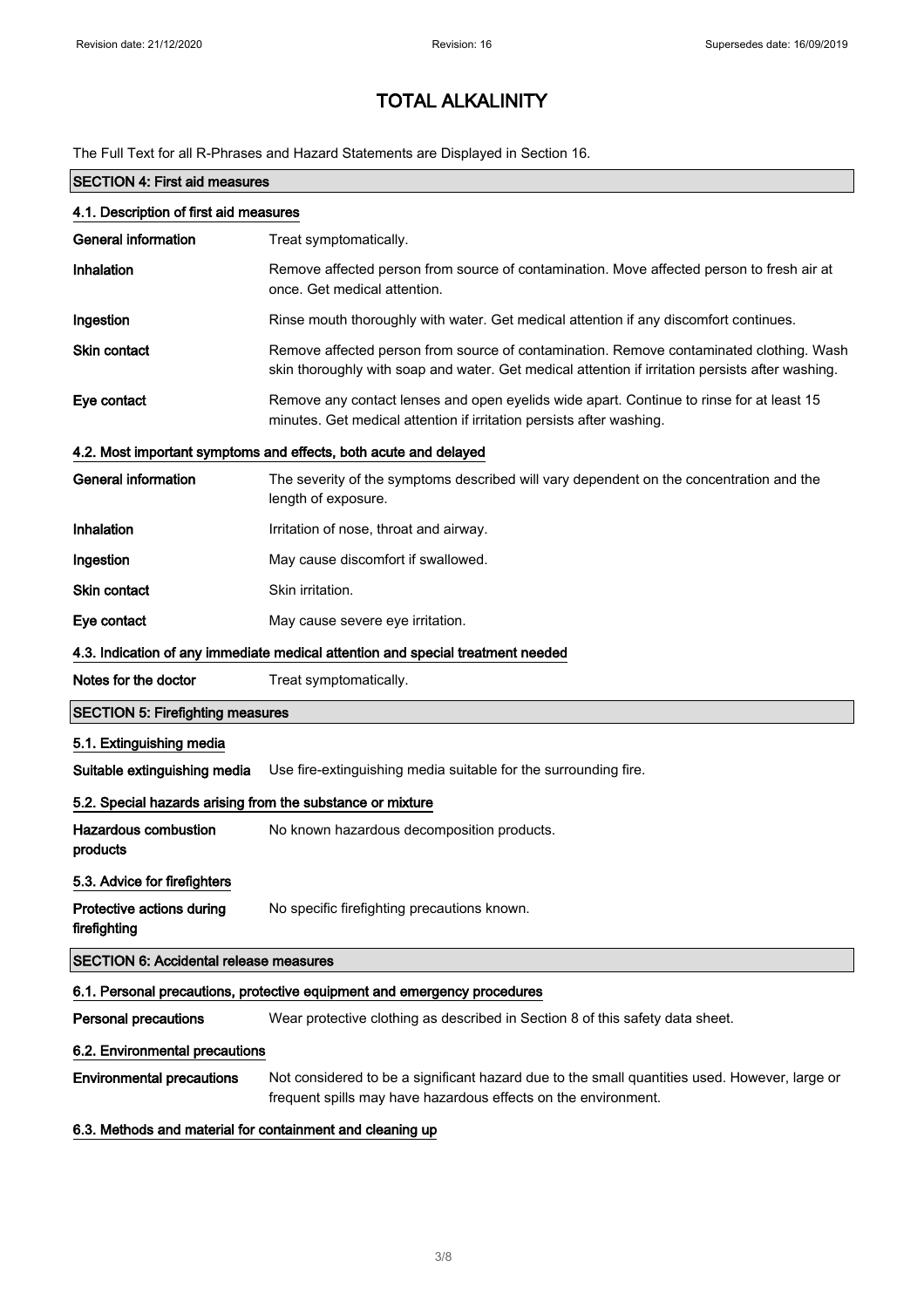| Methods for cleaning up                                           | Avoid generation and spreading of dust. Collect and place in suitable waste disposal<br>containers and seal securely. Label the containers containing waste and contaminated<br>materials and remove from the area as soon as possible. Flush contaminated area with plenty<br>of water. Wear suitable protective equipment, including gloves, goggles/face shield, respirator,<br>boots, clothing or apron, as appropriate. |  |  |
|-------------------------------------------------------------------|------------------------------------------------------------------------------------------------------------------------------------------------------------------------------------------------------------------------------------------------------------------------------------------------------------------------------------------------------------------------------------------------------------------------------|--|--|
| 6.4. Reference to other sections                                  |                                                                                                                                                                                                                                                                                                                                                                                                                              |  |  |
| Reference to other sections                                       | Wear protective clothing as described in Section 8 of this safety data sheet.                                                                                                                                                                                                                                                                                                                                                |  |  |
| <b>SECTION 7: Handling and storage</b>                            |                                                                                                                                                                                                                                                                                                                                                                                                                              |  |  |
| 7.1. Precautions for safe handling                                |                                                                                                                                                                                                                                                                                                                                                                                                                              |  |  |
| Usage precautions                                                 | Good personal hygiene procedures should be implemented. Avoid inhalation of dust and<br>contact with skin and eyes.                                                                                                                                                                                                                                                                                                          |  |  |
| 7.2. Conditions for safe storage, including any incompatibilities |                                                                                                                                                                                                                                                                                                                                                                                                                              |  |  |
| Storage precautions                                               | Store in tightly-closed, original container in a dry, cool and well-ventilated place. Keep<br>separate from food, feedstuffs, fertilisers and other sensitive material.                                                                                                                                                                                                                                                      |  |  |
| 7.3. Specific end use(s)                                          |                                                                                                                                                                                                                                                                                                                                                                                                                              |  |  |
| Specific end use(s)                                               | The identified uses for this product are detailed in Section 1.2.                                                                                                                                                                                                                                                                                                                                                            |  |  |
|                                                                   | <b>SECTION 8: Exposure controls/Personal protection</b>                                                                                                                                                                                                                                                                                                                                                                      |  |  |

#### 8.1. Control parameters

#### Occupational exposure limits

### MICROCRYSTALLINE CELLULOSE

Long-term exposure limit (8-hour TWA): WEL 4 mg/m<sup>3</sup> respirable dust Long-term exposure limit (8-hour TWA): WEL 10 mg/m<sup>3</sup> inhalable dust Short-term exposure limit (15-minute): WEL 20 mg/m<sup>3</sup> inhalable dust

### TALC

Long-term exposure limit (8-hour TWA): WEL 1 mg/m<sup>3</sup> respirable dust

### SODIUM METABISULFITE

Long-term exposure limit (8-hour TWA): WEL 5 mg/m<sup>3</sup> WEL = Workplace Exposure Limit.

Ingredient comments Due to the hazardous nature of ingredients, exposure should be minimal.

#### 8.2. Exposure controls



Appropriate engineering controls Provide adequate ventilation. Avoid inhalation of dust. Observe any occupational exposure limits for the product or ingredients. Eye/face protection Eyewear complying with an approved standard should be worn if a risk assessment indicates eye contact is possible. The following protection should be worn: Dust-resistant, chemical splash goggles. Hand protection **Wear protective gloves.** It is recommended that gloves are made of the following material: Nitrile rubber.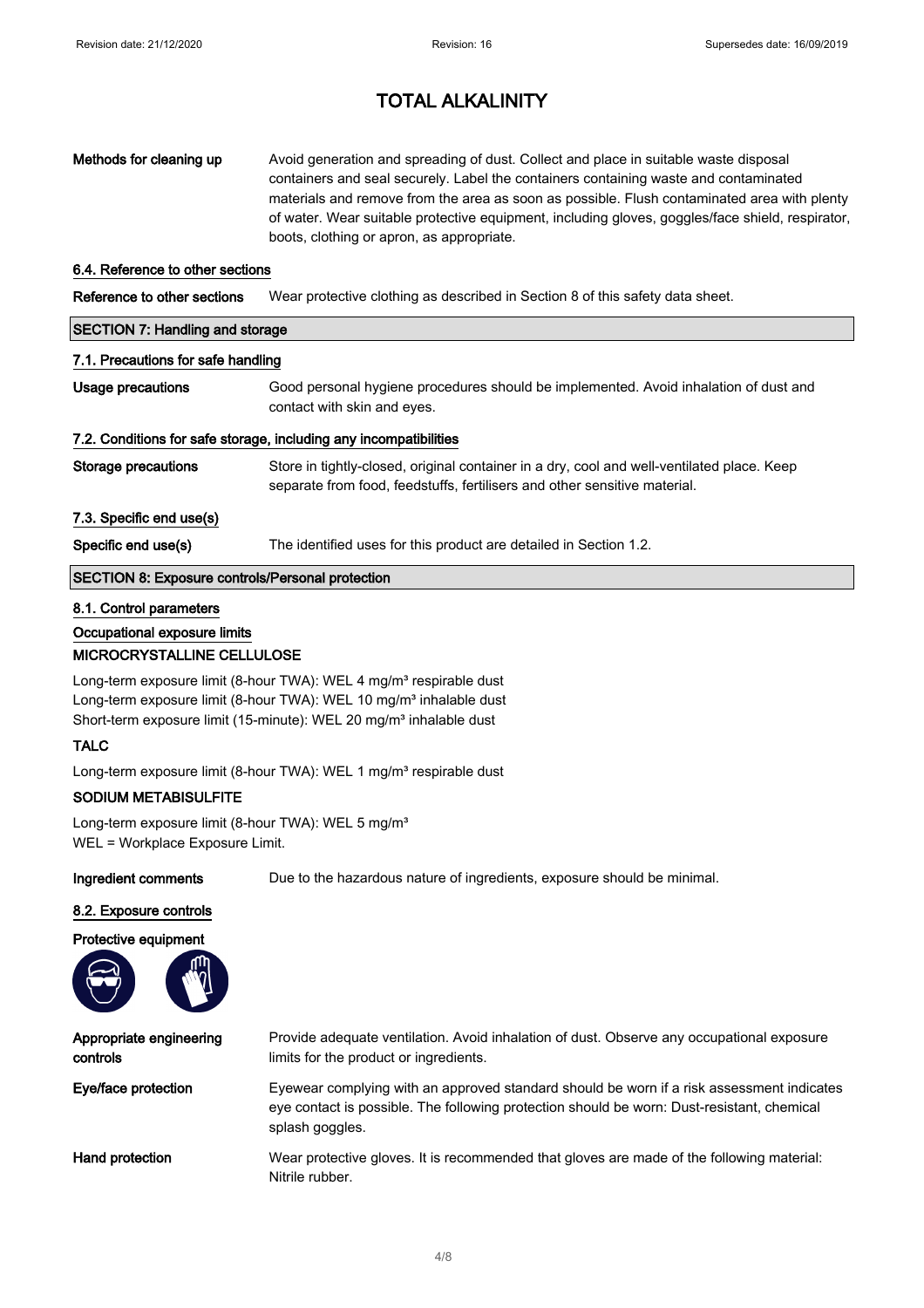| Other skin and body<br>protection | Wear appropriate clothing to prevent any possibility of skin contact.                                                                            |
|-----------------------------------|--------------------------------------------------------------------------------------------------------------------------------------------------|
| Hygiene measures                  | No specific hygiene procedures recommended but good personal hygiene practices should<br>always be observed when working with chemical products. |
| Respiratory protection            | No specific recommendations. Respiratory protection may be required if excessive airborne<br>contamination occurs.                               |

### SECTION 9: Physical and chemical properties

| 9.1. Information on basic physical and chemical properties |                                                                                                                     |
|------------------------------------------------------------|---------------------------------------------------------------------------------------------------------------------|
| Appearance                                                 | Solid                                                                                                               |
| Colour                                                     | Pink.                                                                                                               |
| Odour                                                      | No characteristic odour.                                                                                            |
| 9.2. Other information                                     |                                                                                                                     |
| Other information                                          | No data available.                                                                                                  |
| <b>SECTION 10: Stability and reactivity</b>                |                                                                                                                     |
| 10.1. Reactivity                                           |                                                                                                                     |
| Reactivity                                                 | There are no known reactivity hazards associated with this product.                                                 |
| 10.2. Chemical stability                                   |                                                                                                                     |
| <b>Stability</b>                                           | Stable under the prescribed storage conditions.                                                                     |
| 10.3. Possibility of hazardous reactions                   |                                                                                                                     |
| Possibility of hazardous<br>reactions                      | No data available.                                                                                                  |
| 10.4. Conditions to avoid                                  |                                                                                                                     |
| <b>Conditions to avoid</b>                                 | There are no known conditions that are likely to result in a hazardous situation.                                   |
| 10.5. Incompatible materials                               |                                                                                                                     |
| Materials to avoid                                         | No specific material or group of materials is likely to react with the product to produce a<br>hazardous situation. |
| 10.6. Hazardous decomposition products                     |                                                                                                                     |
| Hazardous decomposition<br>products                        | No known hazardous decomposition products.                                                                          |
| <b>SECTION 11: Toxicological information</b>               |                                                                                                                     |
| 11.1. Information on toxicological effects                 |                                                                                                                     |
| <b>Toxicological effects</b>                               | No data available.                                                                                                  |
| Other health effects                                       | Causes severe skin burns and eye damage.                                                                            |
| Acute toxicity - oral                                      |                                                                                                                     |
| Summary                                                    | May be harmful if swallowed.                                                                                        |
| Acute toxicity - dermal                                    |                                                                                                                     |
| Summary                                                    | Causes severe skin burns and eye damage.                                                                            |
| Skin corrosion/irritation                                  |                                                                                                                     |
| Summary                                                    | Causes severe skin burns and eye damage.                                                                            |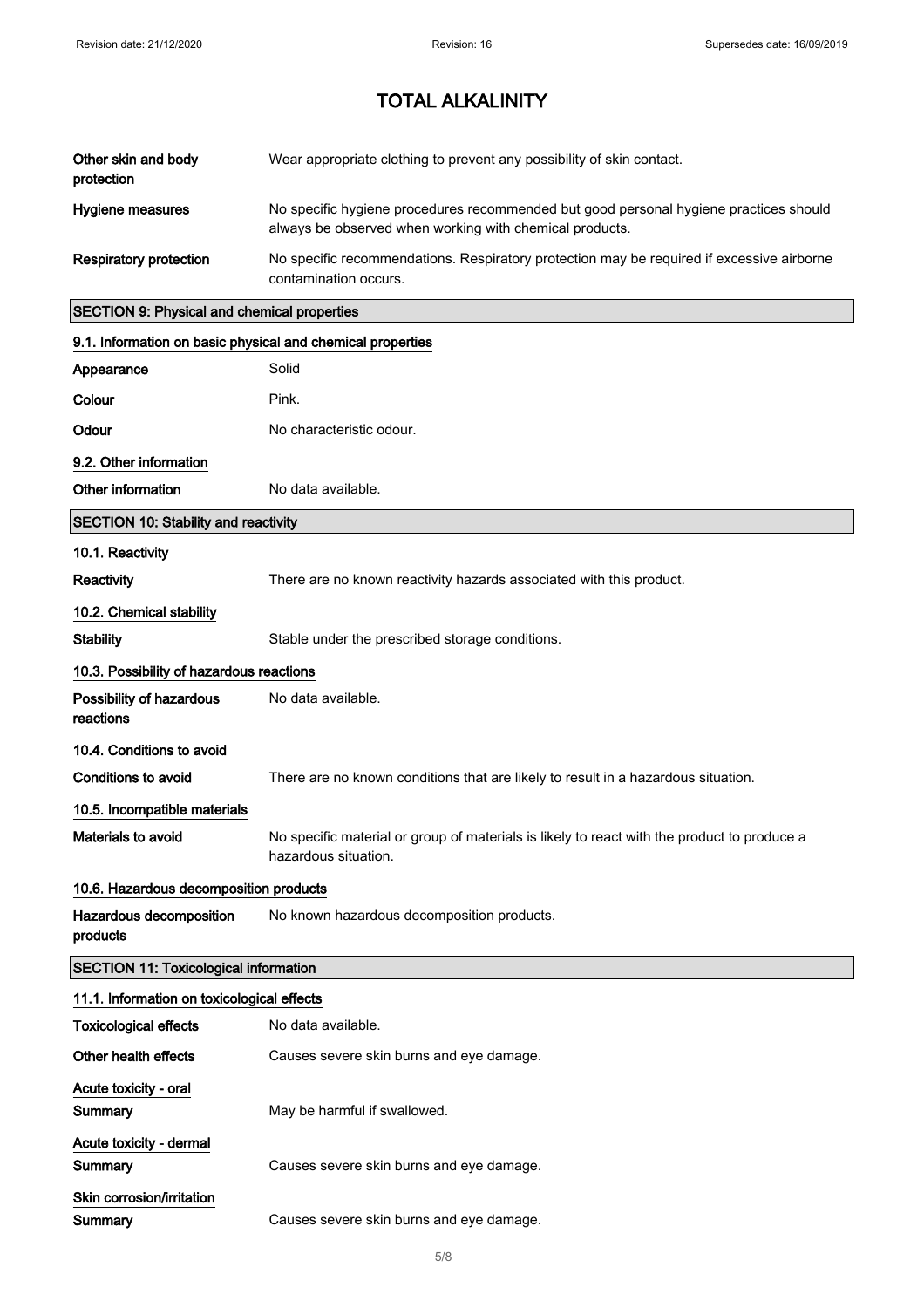| Serious eye damage/irritation                    |                                                                                                                                                                                                                                     |
|--------------------------------------------------|-------------------------------------------------------------------------------------------------------------------------------------------------------------------------------------------------------------------------------------|
| Summary                                          | Causes serious eye damage.                                                                                                                                                                                                          |
| <b>Respiratory sensitisation</b>                 |                                                                                                                                                                                                                                     |
| Summary                                          | May cause respiratory irritation.                                                                                                                                                                                                   |
| <b>SECTION 12: Ecological information</b>        |                                                                                                                                                                                                                                     |
| Ecotoxicity                                      | Not considered to be a significant hazard due to the small quantities used. However, large or<br>frequent spills may have hazardous effects on the environment.                                                                     |
| 12.1. Toxicity                                   |                                                                                                                                                                                                                                     |
| <b>Toxicity</b>                                  | No data available.                                                                                                                                                                                                                  |
| 12.2. Persistence and degradability              |                                                                                                                                                                                                                                     |
| Persistence and degradability No data available. |                                                                                                                                                                                                                                     |
| 12.3. Bioaccumulative potential                  |                                                                                                                                                                                                                                     |
| <b>Bioaccumulative potential</b>                 | No data available on bioaccumulation.                                                                                                                                                                                               |
| 12.4. Mobility in soil                           |                                                                                                                                                                                                                                     |
| <b>Mobility</b>                                  | The product is soluble in water.                                                                                                                                                                                                    |
| 12.5. Results of PBT and vPvB assessment         |                                                                                                                                                                                                                                     |
| Results of PBT and vPvB<br>assessment            | This substance is not classified as PBT or vPvB according to current EU criteria.                                                                                                                                                   |
| 12.6. Other adverse effects                      |                                                                                                                                                                                                                                     |
| Other adverse effects                            | None known.                                                                                                                                                                                                                         |
| <b>SECTION 13: Disposal considerations</b>       |                                                                                                                                                                                                                                     |
| 13.1. Waste treatment methods                    |                                                                                                                                                                                                                                     |
| <b>Disposal methods</b>                          | Dispose of waste to licensed waste disposal site in accordance with the requirements of the<br>local Waste Disposal Authority.                                                                                                      |
| <b>SECTION 14: Transport information</b>         |                                                                                                                                                                                                                                     |
| General                                          | This product is only classed as hazardous (excepted or limited quantity) when supplied in<br>bottles. When supplied in blister strips the product is not classified as specified below in the<br>air, sea and road transport notes. |
| Road transport notes                             | The product is not classified as packaged as per ADR section 3.5.1.4                                                                                                                                                                |
| Sea transport notes                              | The product is not classified as packaged as per IMDG section 3.5.1.4                                                                                                                                                               |
| Air transport notes                              | The product is not subject to the requirements of IATA as packaged based upon "De Minimis"<br>Quantities" as per IATA Dangerous Goods Regulations subsection 2.6.10.1                                                               |
| 14.1. UN number                                  |                                                                                                                                                                                                                                     |
| UN No. (ADR/RID)                                 | 3260                                                                                                                                                                                                                                |
| UN No. (IMDG)                                    | 3260                                                                                                                                                                                                                                |
| UN No. (ICAO)                                    | 3260                                                                                                                                                                                                                                |
| 14.2. UN proper shipping name                    |                                                                                                                                                                                                                                     |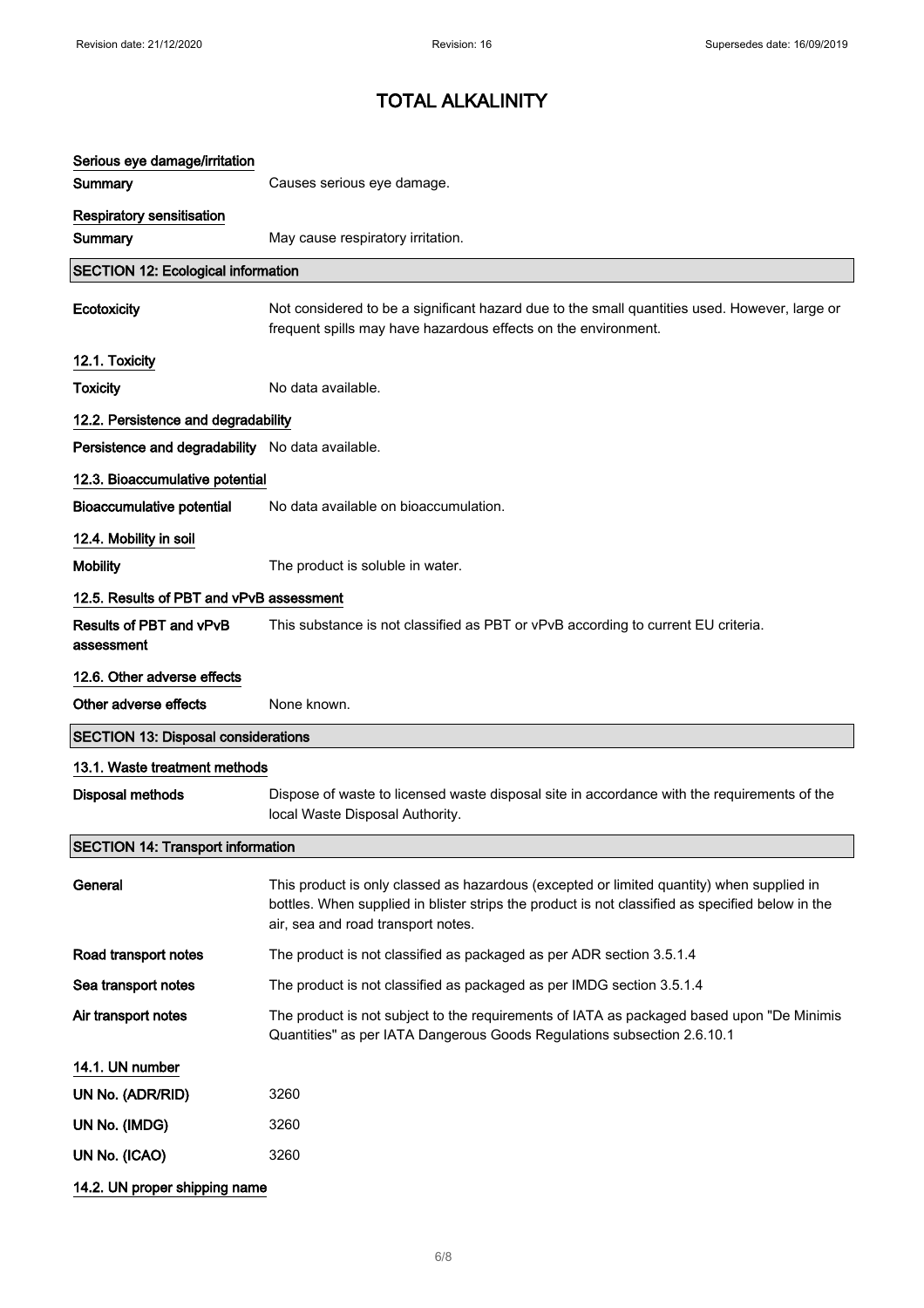| Proper shipping name<br>(ADR/RID) | CORROSIVE SOLID, ACIDIC, INORGANIC, N.O.S. (POTASSIUM HYDROGENSULPHATE)                             |
|-----------------------------------|-----------------------------------------------------------------------------------------------------|
|                                   | Proper shipping name (IMDG) CORROSIVE SOLID, ACIDIC, INORGANIC, N.O.S. (POTASSIUM HYDROGENSULPHATE) |
|                                   | Proper shipping name (ICAO) CORROSIVE SOLID, ACIDIC, INORGANIC, N.O.S. (POTASSIUM HYDROGENSULPHATE) |
| Proper shipping name (ADN)        | CORROSIVE SOLID, ACIDIC, INORGANIC, N.O.S. (POTASSIUM HYDROGENSULPHATE)                             |

### 14.3. Transport hazard class(es)

| <b>ADR/RID class</b> | 8 |
|----------------------|---|
| <b>ADR/RID label</b> | 8 |
| <b>IMDG class</b>    | 8 |
| ICAO class/division  | Զ |

### Transport labels



### 14.4. Packing group

| <b>ADR/RID packing group</b> | Ш |  |
|------------------------------|---|--|
| <b>IMDG packing group</b>    | Ш |  |
| ICAO packing group           | Ш |  |

### 14.5. Environmental hazards

### Environmentally hazardous substance/marine pollutant No.

### 14.6. Special precautions for user

| EmS                                              | $F-A, S-B$ |
|--------------------------------------------------|------------|
| <b>Emergency Action Code</b>                     | 2X         |
| <b>Hazard Identification Number</b><br>(ADR/RID) | 80         |
| <b>Tunnel restriction code</b>                   | (E)        |

### 14.7. Transport in bulk according to Annex II of MARPOL and the IBC Code

Transport in bulk according to Not applicable. Annex II of MARPOL 73/78 and the IBC Code

### SECTION 15: Regulatory information

### 15.1. Safety, health and environmental regulations/legislation specific for the substance or mixture

EU legislation Regulation (EC) No 1272/2008 of the European Parliament and of the Council of 16 December 2008 on classification, labelling and packaging of substances and mixtures (as amended).

### 15.2. Chemical safety assessment

No data available.